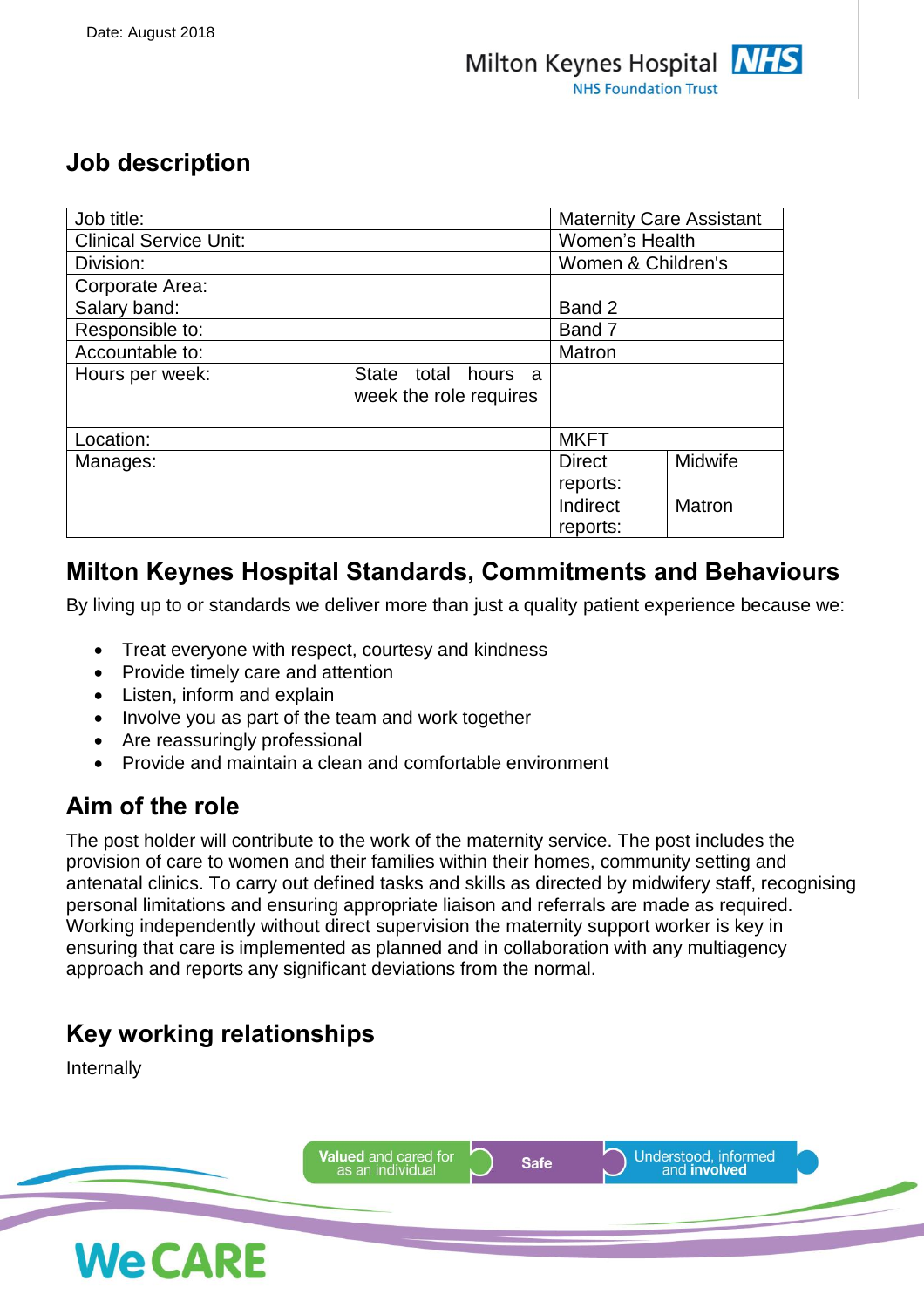- Members of Divisional and Clinical Service Unit Management Teams, Matrons and other key staff
- Midwives, Nurses and Nursery Nurses
- Administrative staff
- Domestic staff
- Multidisciplinary team
- Ultrasound sonography staff

### **Externally**

- NHS Employers
- Colleagues in other NHS organisations
- Adult and Childrens Social Care and Children & Family Practices
- Children's Centre

## **Key result areas**

To provide professional and compassionate evidence based care, advice and support during the antenatal, intrapartum and postnatal period to women and their families, acknowledging personal and role limitations.

To support the implementation of evidence based practice and workforce programmes to achieve its strategic objectives of the Trust.

To help ensure that experience of trust is positive for women, babies and their families.

# **Main duties and responsibilities**

### **Communication and Relationship Skills**

- Develop and maintain effective working relationships with the multi-disciplinary team and allied groups within the acute Trust.
- Represent and promote the Women's Service Unit internally and externally as required.
- Communicates with clients, their families and carers providing information regarding their care clearly explaining the benefits and risks of different care approaches and the alternatives available recognising barriers to acceptance.
- Works with clients, their families and carers as partners in their care, acting as an advocate for the client.
- To ensure that essential information on clients condition and decisions taken regarding care are recorded and communicated appropriately according to Trust policy.

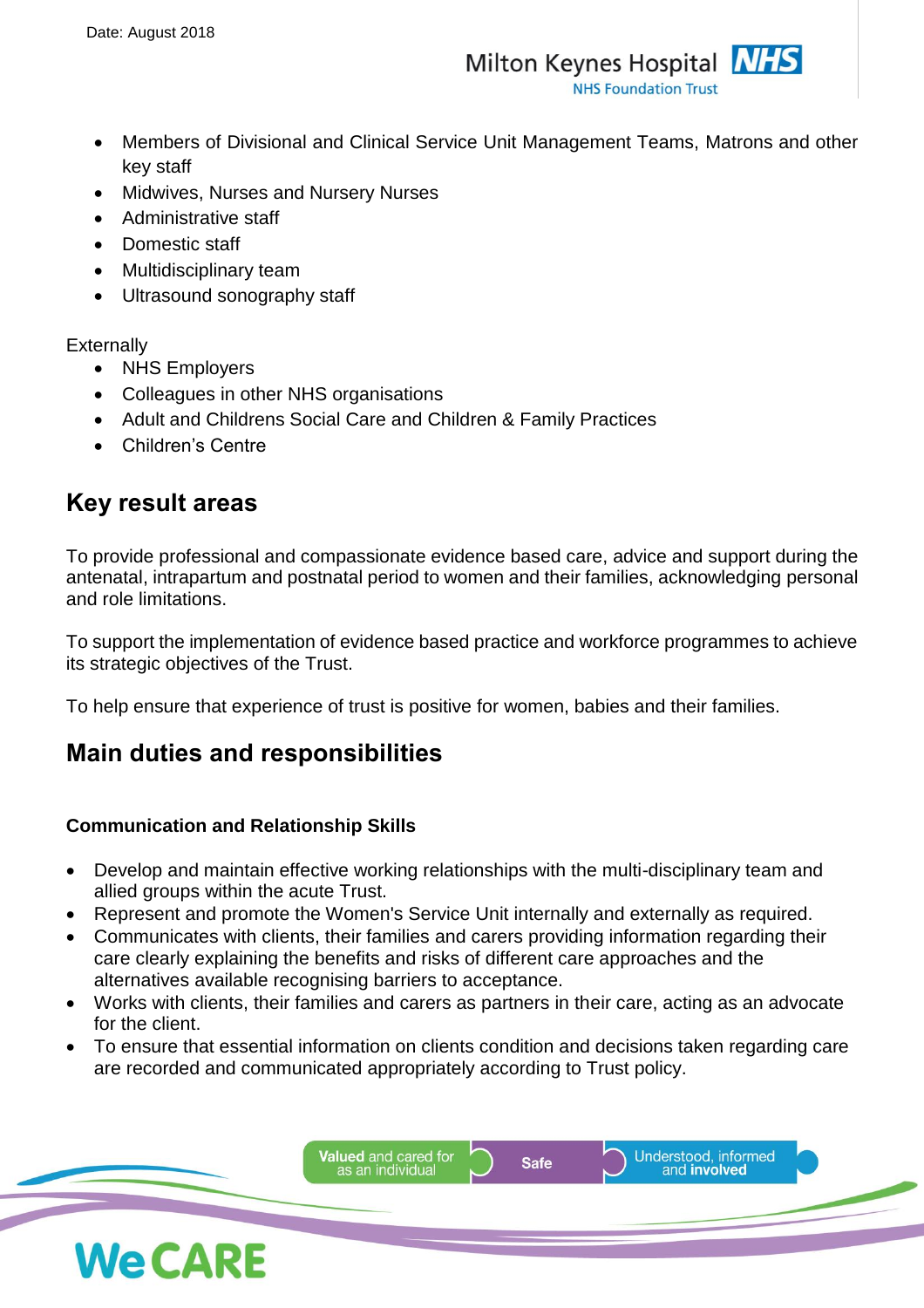- Maintain accurate written and computerised records ensuring all advice given is documented concisely and clearly in the maternity records and Patient Administration System (eCare) as appropriate.
- Demonstrate courtesy and diplomacy in dealing with professional colleagues and members of the public.
- Participate in staff meetings.
- Participate in staff training sessions.

### **Professional**

- To act in a safe and professional manner at all times.
- Carry out maternal observations of temperature, pulse, respiratory rate, oxygen saturations, blood pressure and urinalysis, documenting them accurately in the woman's maternal records and reporting deviations from the normal to the midwife or an appropriate healthcare professional.
- Undertake venepuncture following training.
- Perform an ECG following training.
- Give and assist women with personal care e.g. catheter care, bed bath/wash
- Give infant feeding advice in line with local policies and the Baby Friendly Initiative
- Assist in maintaining the cleanliness and tidiness of the ward area
- Support parents in caring for their newborn, demonstrating tasks such as nappy changing and umbilical cord care.
- Assist in setting up for procedures.
- Complete Newborn Blood Spot Screening (NBSS) following discussion with the parents and in line with National and local policies and procedures.
- Ensure that all clinical care personally provided is of a high standard and reflects current evidence.
- Refer and liaise with other agencies and professionals as appropriate, according to individual needs of the woman and/or her baby and in consultation with the appropriate person.
- Undertake other duties as required from time to time following appropriate training.

### • **Responsibility for Human Resources**

- Participate in the investigation of complaints.
- To participate in in-service training programmes.
- To maintain practice via personal development and continuing education, providing evidence of this through personal development plans.
- To complete a personal development review annually with a band 7 midwife.

### **Responsibility for Policy/Service Development**

• Ensures all care given uses research / evidence based recommendations demonstrating improvements in care.

![](_page_2_Picture_27.jpeg)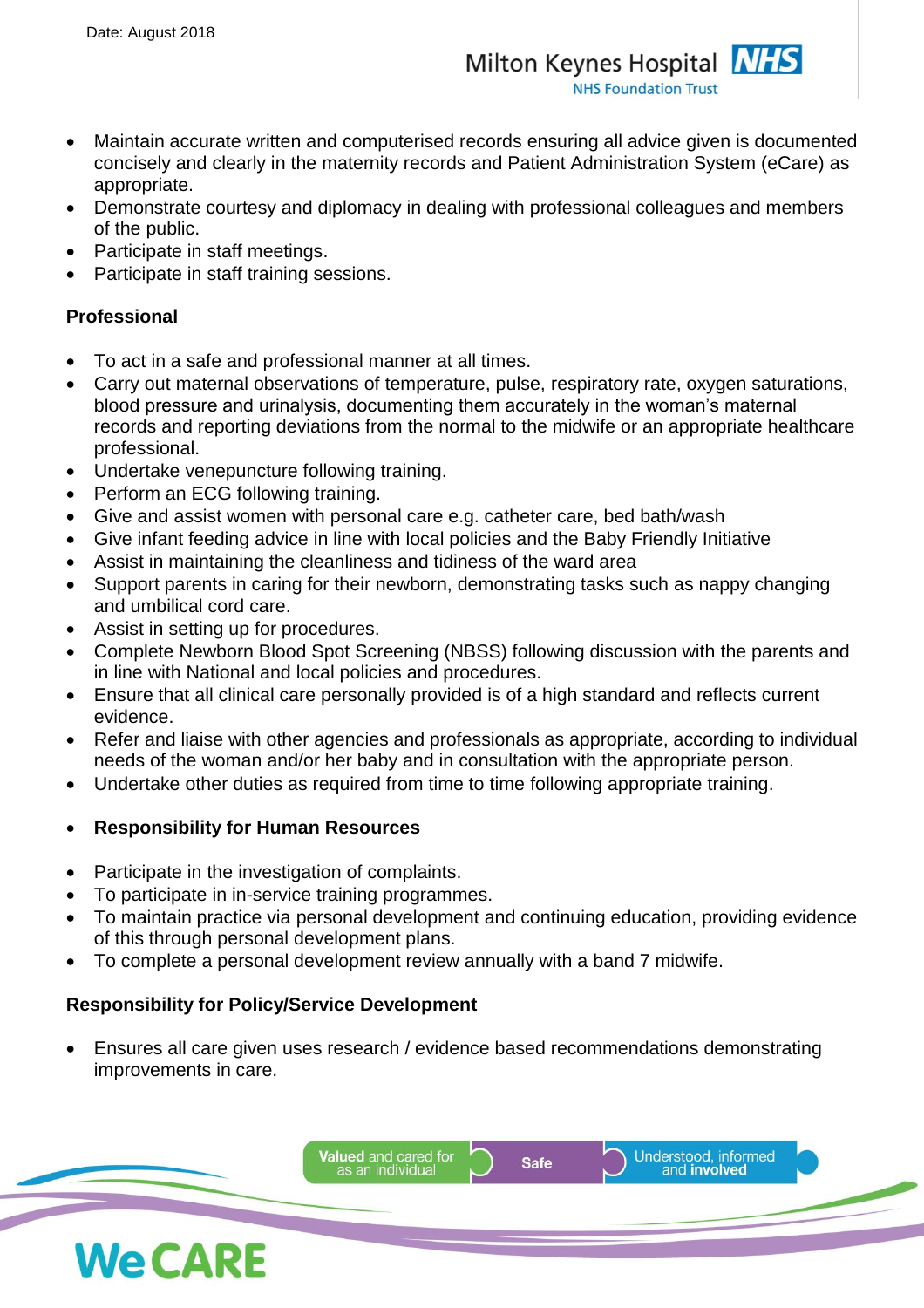- To contribute to the audit of all relevant Trust requirements, National Service Frameworks and other National Initiatives.
- Facilitate education of women and their partners at Parent Education sessions.
- **Responsibility for Financial and Physical Resources**
- To ensure and monitor that equipment is maintained in accordance with Trust policies.
- Identify potential problems in advance, informing the Band 7 as appropriate.
- Check cars weekly or as required to ensure road worthiness including road tax disc and council permits
- Check on call equipment weekly or as required to ensure all necessary equipment is available for use, reporting any malfunctioning or missing equipment appropriately and follow up as necessary to ensure safety is maintained
- Ensure stock rotation and levels are maintained.

### **Operational and Working Conditions**

- To comply with the Health and Safety Policy in accordance with the agreed policies and procedures. To report any accidents, incidents, near misses, hazards or serious untoward incidents in accordance with the agree procedures.
- To support the Adult Safeguarding Nurse, Named Nurse and Named Midwife for Child Protection by ensuring that relevant actions are implemented.
- To work in collaboration with the Trusts Risk Management and Clinical Governance Managers.

### **Equality and Diversity**

- To recognise the importance of people's rights and interpret them in a way that is consistent with Trust procedures, policies and legislation.
- To challenge behaviour that infringes the rights of others.

### **Other Aspects of the Role**

- Carries out potentially exposure prone procedures.
- Is exposed to risk of infection and bodily fluids.
- Undertake clerical support e.g. preparation of information packs for mothers, photocopying information, answering the telephone and taking personable information.
- Orientate and support new members of the team following training and achieving competency.

#### **General**

To comply at all times with any regulations issued by the Trust, especially those governing Health and Safety at Work and Infection Prevention and Control and to ensure that any defects which may affect safety at work are brought to the attention of the appropriate manager.

![](_page_3_Picture_24.jpeg)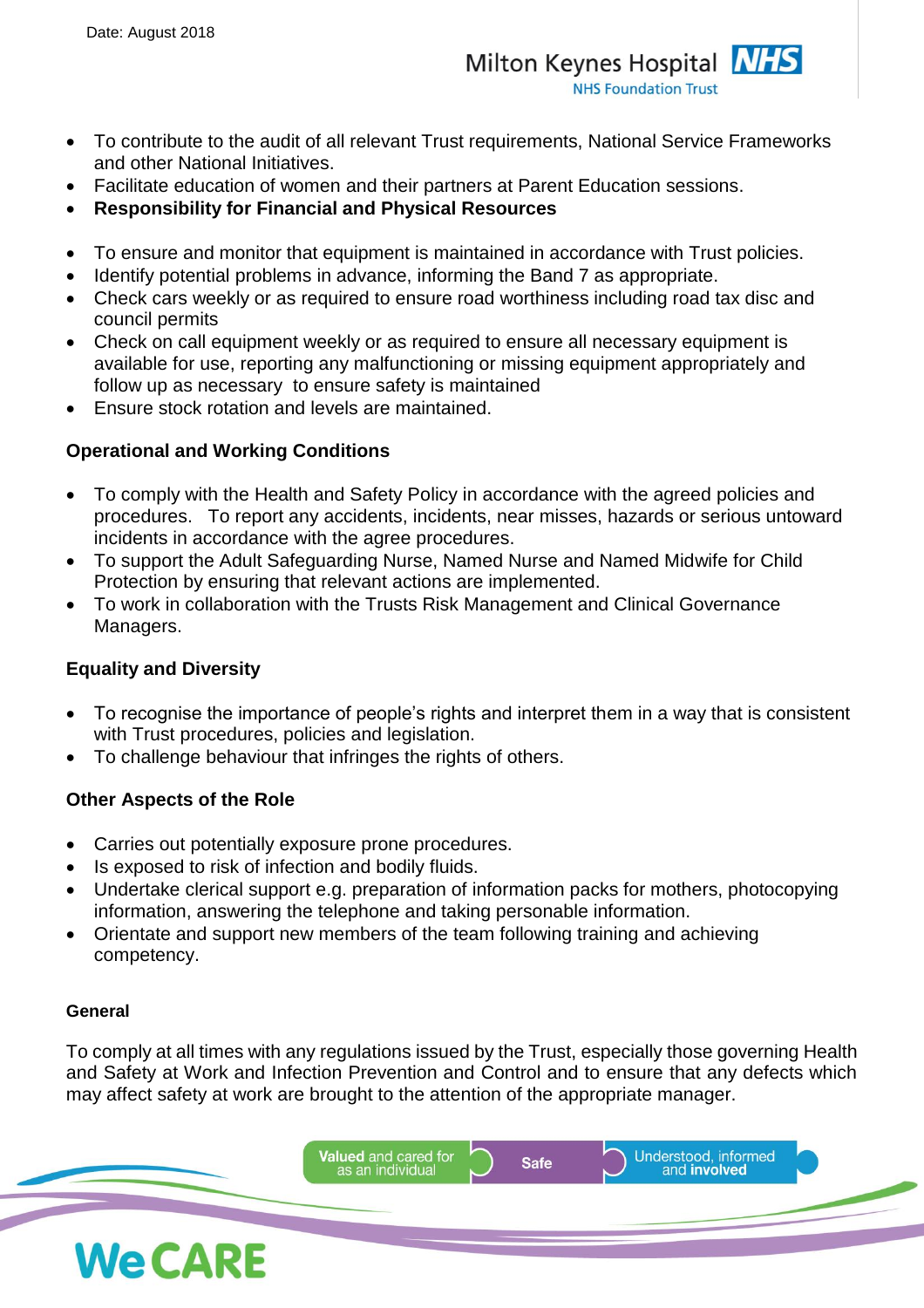All staff are required to respect confidentiality of all matters that they may learn relating to their employment, other members of staff and to the general public. All staff are expected to respect the requirements under the Data Protection Act 1998**.**

**Managing risk:** maintaining skills and learning from problems

Reducing risk is everyone's responsibility. All staff in the Trust must attend training identified by their manager, or stated by the Trust to be mandatory. The Trust uses risk assessments to predict and control risk and the incident reporting system to learn from mistakes and near misses and so improve services for patients and staff. All staff are expected to become familiar with these systems and use them

The Trust has designated the prevention and control of infection as a core issue in the organisation's clinical governance, managing risk and patient safety programmes. In consequence, all employees are expected to:-

i) Follow consistently high standards of infection control practice, especially with reference to hand hygiene and aseptic techniques,

ii) Be aware of all Trust infection control guidelines and procedures relevant to their work.

This job description reflects the present requirements and objectives of the post; it does not form part of your contract of employment. As the duties of the post change and develop the job description will be reviewed and will be subject to amendment, in consultation with the post holder.

We work within a seven-day working pattern and welcome applications from people of all ages including people over 65.

All employees have a responsibility for safeguarding children, young people and vulnerable adults in the course of their daily duties and for ensuring that they are aware of the specific duties relating to their role.

All Trust employees are to ensure that they work at all times in a way that promotes the safety of our patients, staff and public by proactively preventing and managing patient safety incidences.

### **Key Performance Indicators**

• Work to Key Performance Indicators for the Department for the purpose of quality and performance monitoring against organisational objectives.

The job description is not intended to be exhaustive and it is likely that duties may be altered from time to time in the light of changing circumstances and after consultation with the post holder.

### **Effort, skills and working conditions**

![](_page_4_Picture_16.jpeg)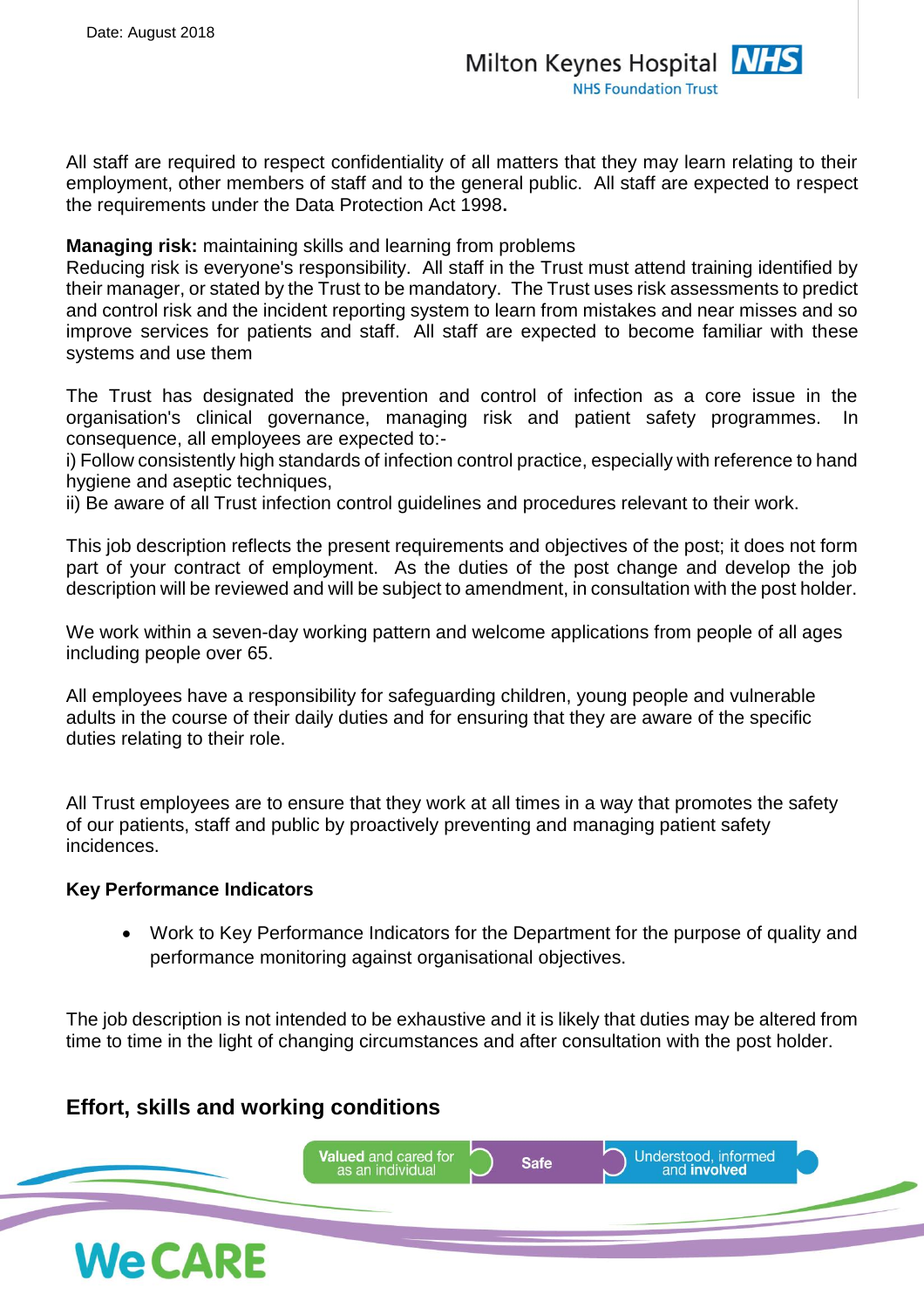**NHS Foundation Trust** 

| <b>Physical</b><br><b>skills</b> | Standard keyboard skills required                                                          |
|----------------------------------|--------------------------------------------------------------------------------------------|
| <b>Physical</b><br>effort        | Combination of sitting, standing, walking and moving<br>equipment.                         |
| <b>Mental effort</b>             | Frequent interruption due to the operational nature of the role                            |
| <b>Emotional</b><br>effort       | Deals with complex and sensitive personal and safeguarding<br>issues, exposure to conflict |
| Working<br>conditions            | Working with a team in the maternity unit                                                  |

## **Performance management and appraisal**

All staff are expected to participate in individual performance management process and reviews.

## **Personal development and training**

MKFT actively encourages development within the workforce and employees are required to comply with trust mandatory training.

MKFT aims to support high quality training to NHS staff through various services. The trust is committed to offering learning and development opportunities for all full-time and part-time employees.

## **General**

All staff are required to comply at all times with any regulations issued by the Trust, especially those governing Health and Safety at Work and Infection Prevention and Control and to ensure that any defects which may affect safety at work are brought to the attention of the appropriate manager. All staff are required to work in a way that promotes the safety of our patients, staff and public by proactively preventing and managing patient safety incidences.

Reducing risk is everyone's responsibility. All staff must attend training identified by their manager, or stated by the Trust to be mandatory. The Trust uses risk assessments to predict and control risk and the incident reporting system to learn from mistakes and near misses and so improve services for patients and staff. All staff are expected to become familiar with these systems and use them

The prevention and control of infection is a core element in the organisation's clinical governance, managing risk and patient safety programmes. In consequence, all employees are expected to: i) Follow consistently high standards of infection control practice, especially with reference to hand hygiene and aseptic techniques,

ii) Be aware of all Trust infection control guidelines and procedures relevant to their work.

![](_page_5_Picture_15.jpeg)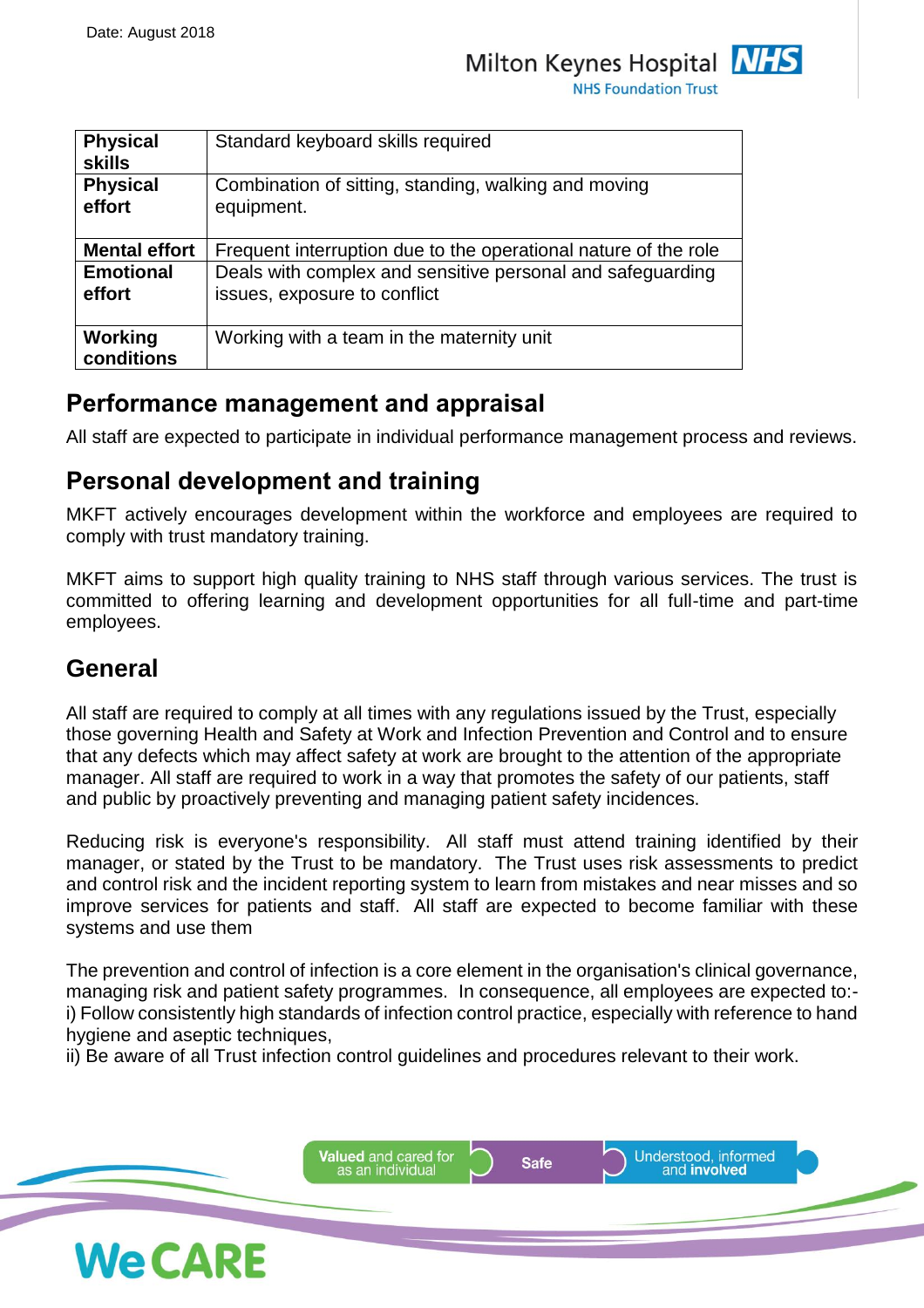All staff are required to respect confidentiality of all matters that they may learn relating to their employment, other members of staff and to the general public. All staff are expected to respect the requirements under the Data Protection Act 1998.

All staff has a responsibility for safeguarding children, young people and vulnerable adults in the course of their daily duties and for ensuring that they are aware of the specific duties relating to their role.

The trust values equality and diversity in employment and in the services we provide. All staff are responsible for ensuring that the trust's policies, procedures and obligation in respect of promoting equality and diversity are adhered to in relation to both staff and services.

Staff are responsible for ensuring that they do not abuse their official position for personal gain or to benefit their family or friends. The trust's standing orders require any officer to declare any interest, direct or indirect with contracts involving the trust. Staff are not allowed to further their private interests in the course of their NHS duties.

If you have responsibility for a budget you are expected to operate within this and under the trust's standing financial instructions (available in the intranet's policies section) at all times.

This job description reflects the present requirements and objectives of the post; it does not form part of your contract of employment. As the duties of the post change and develop the job description will be reviewed and will be subject to amendment, in consultation with the post holder.

![](_page_6_Picture_8.jpeg)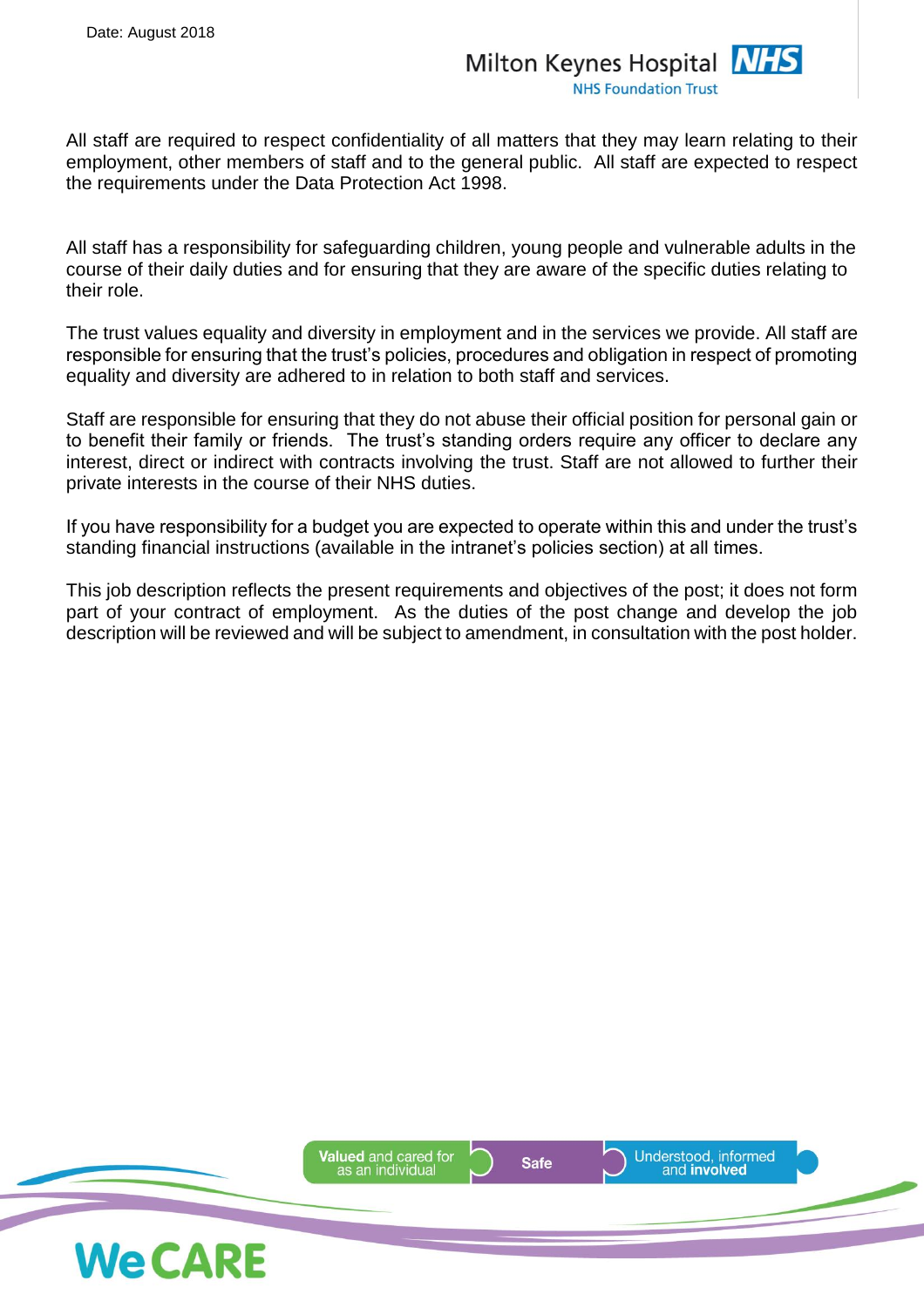### **Person specification**

| <b>Post</b> | <b>Maternity Care Assistant</b> | Band |  |
|-------------|---------------------------------|------|--|
| Dept/ward   | Maternity                       |      |  |

| <b>Essential = E</b><br>Desirable = D                       |                                                                                                                                                                                                                                                                                                                                    | E or D | <b>Application</b><br>form | <b>Interview</b> |
|-------------------------------------------------------------|------------------------------------------------------------------------------------------------------------------------------------------------------------------------------------------------------------------------------------------------------------------------------------------------------------------------------------|--------|----------------------------|------------------|
| <b>Milton Keynes</b><br><b>Hospital</b><br><b>Standards</b> | Demonstrable ability to:<br>Treat<br>everyone<br>Respect,<br>with<br>courtesy and kindness<br>Provide timely care and attention<br>Listen, inform and explain<br>$\bullet$<br>Involve you as part of the team and<br>work together<br>Are reassuringly professional<br>Provide and maintain a clean and<br>comfortable environment | E      | A                          |                  |
| <b>Qualifications</b><br>and knowledge                      | <b>GCSE Maths and English or Key</b><br>$\bullet$<br>skills level 1                                                                                                                                                                                                                                                                | E      | A                          |                  |
|                                                             | NVQ Level 2/3 in health care                                                                                                                                                                                                                                                                                                       | E      | A                          |                  |
|                                                             | <b>Computer skills</b><br>$\bullet$<br>Basic understanding of the data                                                                                                                                                                                                                                                             | E      | A                          |                  |
|                                                             | protection Act<br>Understanding of the need for<br>confidentiality                                                                                                                                                                                                                                                                 | E      |                            |                  |
|                                                             | Understanding of the need for<br>patient focused care                                                                                                                                                                                                                                                                              | E      | A                          |                  |
|                                                             | Understanding of the need for<br>safeguarding adults and children                                                                                                                                                                                                                                                                  | E      |                            |                  |
|                                                             | Understanding of the job role within<br>maternity services.                                                                                                                                                                                                                                                                        | E      | A                          |                  |
| <b>Experience</b>                                           | Experience in the NHS Acute or<br>$\bullet$<br><b>Community Health Care setting</b>                                                                                                                                                                                                                                                | D      | A                          |                  |
|                                                             | Experience of working in a multi-<br>disciplinary team                                                                                                                                                                                                                                                                             | E      | A                          |                  |
|                                                             | Experience working with the public<br>and customer care skills                                                                                                                                                                                                                                                                     | E      | A                          |                  |

**Valued** and cared for<br>as an individual

**We CARE** 

**Safe** 

Understood, informed<br>and **involved**